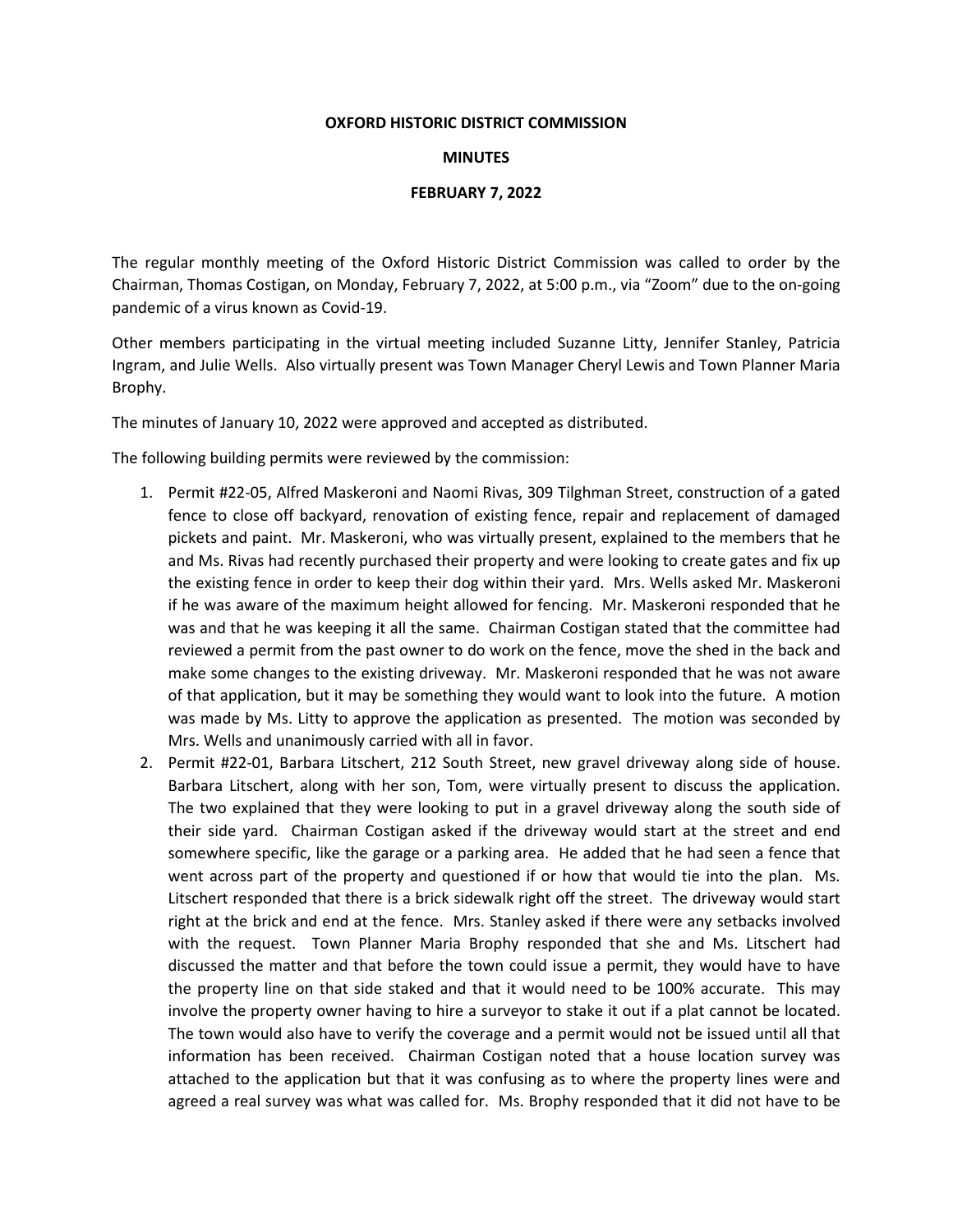full property survey as long as the one side where the driveway is being proposed is staked with flags all the way down that property line. Mrs. Stanley noted that a full measurement of the driveway would be useful as well, as the drawing submitted showed only the width. Timothy Wilson, next door neighbor at 214 South Street, who was also virtually present, noted that he had had a survey done of his property that does show the front property corner that he shares with the Litchert property. Also virtually present was the neighbor at 218 South Street, Joan Levy, who complained about the issue of the owners being "absentee owners" who were unaware of issues that had occurred on this property over the past summer involving contractors along with trash left out at the street. Town Manager Cheryl Lewis spoke stating that with any complaint a town resident may have, even if it involves after working hours, she was available 24 hours a day but that this was not the time nor the place to be discussing what Ms. Levy was complaining about. It was agreed by all members present to table the application until more details have been received from the applicant.

- 3. Permit #22-03, Jennifer Stanley, 300 S. Morris Street, replace windows and Benoni Street door; windows exact size and look of existing windows. Mrs. Stanley recused herself from the meeting in order to present her application. She explained that the windows in her commercial building were failing in that the all-weathered glass in the windows was fogging up and the windowsills were rotting. Mrs. Stanley added that the failing 6 over 6 windows were installed in the 1980's when the building was renovated. There are six windows in total and all six windows will be replaced to match exactly that which is already there. The plans also call for an existing metal door, facing onto Benoni Street, to be replaced with an exact replacement painted the same color as the existing door. Mrs. Wells made a motion that the commission approve the permit to replace the 6 windows and the Benoni Street door with the same size door and color and 6 over 6 configuration of the windows. The motion was seconded by Ms. Litty and unanimously carried with all in favor.
- 4. Permit #22-02, MKW, LLC, 209 South Street, paint front door, replace concrete patio with flagstone patio, run water to dock, replace front porch. Mrs. Schroeder, who was virtually present, explained that this house had been in her family since 1994 and not much work had been done to it in that time. She noted that there has been a rot problem with the mahogany decking on the front porch and that the area holds its dampness. The plan is to replace the decking with Azek but to keep it with the same look and same color as it is now. The plans also call for the painting of the front door. A sample was provided showing an historical blue color. The storm door will remain white. In the backyard there is a concrete pad that Mrs. Schroeder stated she wanted to remove and replace with patio pavers which will be set in sand. A motion was made by Mrs. Stanley to approve the request to paint the front door, replace the concrete patio with pavers and replace the front porch with Azek. The motion was seconded by Ms. Litty and unanimously carried with all in favor.

This concluded the review of building permits.

## **CONSULTATIONS**

A consultation was held with Timothy Kearns, residential designer, and property owner David Donovan, both virtually present, to discuss the Donovan property at 203 N. Morris Street. Mr. Kearns explained that at his previous consultation with the HDC, he had presented a more modern contemporary interpretation of an addition that he and the Donovans had planned. In contrast to that, he presented a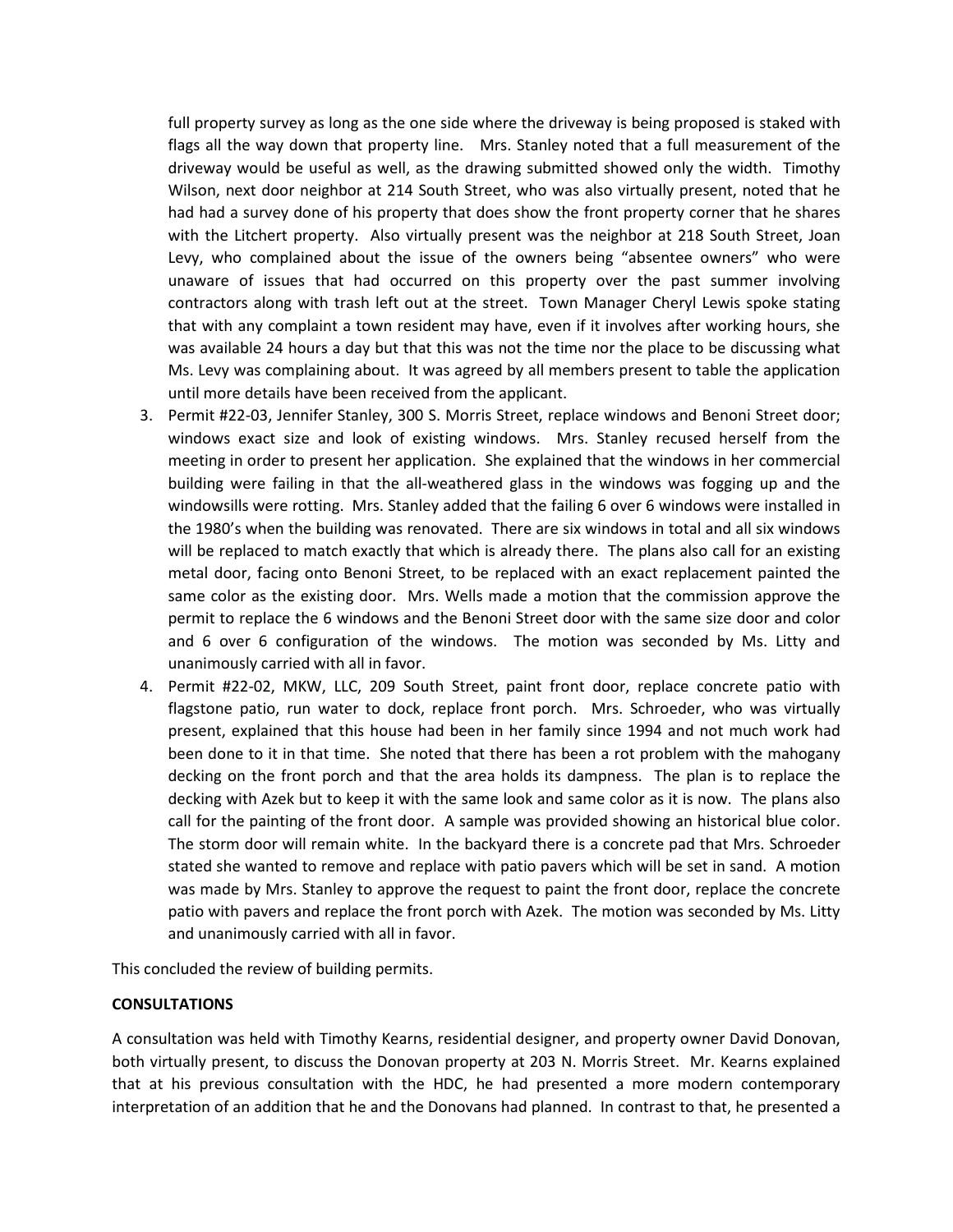more craftsman/bungalow style approach with hip roof dormers that Mr. Kearns explained helped to create a center for each of the long facades facing the public way, including a second floor addition to the ranch style home. The bungalow style would allow a pitch roof with overhangs and would give the home a more architectural detail. He added that one piece that is still in flux was the size of the panes on the glass window assemblies facing west as they will be larger pane areas to get a good view of the water with the larger overhangs helping with the late afternoon sun. Chairman Costigan stated that in looking over the drawings his overall impression in looking at the property were the windows and the number of window panes that seemed to be everywhere. His other thought was that the front entry way into the house seemed as though it had a lot of glass going on there. Mr. Kearns responded that presently there are two very large windows in the front entry and that the owners were planning to add a door between those two windows. The present door does not face the street and the plan is an attempt to create an openness into the house. Because the house is 139 ft. back from the street, one can't see much of the house from the front. Chairman Costigan replied that what was being shown was different from anything one would see in Oxford but also admitted that the house itself was different from others in town. Mrs. Stanley also commented on the windows noting that there were two other cottages in town in the process of renovation and that maybe Mr. Kearns and the Donovans could copy or borrow some window ideas from them. Mr. Kearns responded that the proposed new windows could easily be changed but the existing windows could not. Mrs. Wells commented that she loved the water side design. However, she did object to the one peak off to the far side of the house. She also felt it would be better to just see a front door, without all the glass, and referenced the front door at 201 N. Morris Street, adding that she was also understanding that the owners wanted to see the front yard. Chairman Costigan asked about the change to the second floor addition. Mr. Kearns responded that that the roof shape had changed with extended overhangs and a hip roof. Chairman Costigan was of the opinion that the change made more sense. Mrs. Wells asked about the exercise/pool room addition. Mr. Kearns responded that they were holding off on that as the style would depend on whatever the major volume of the house will be. Mrs. Stanley stated that one of the difficulties she was having with the project was with the addition showing a hip roof and thought by making the garage have a hip roof it would help to tie things together. Mr. Kearns responded that the architectural implication was that one would see more of a two story structure and that they have changed so much of the house plans already that this was the only piece that they haven't had to touch. He added that he would pass along the suggestion and would ask the owners how much more they were wanting to spend to a roof that is already functional. Mr. Donovan broke into the conversation noting that he had spent enough already. Mrs. Wells asked about page A4 of the drawings which pictured HVAC units. Mr. Kearns noted that there were already units on the north side of the house and that they would need to add a new unit that would be functioning for the east side of the building. The idea is to mount it on the roof and hide it, but it had accidentally shown up on the drawing. Mrs. Stanley suggested the couple think about installing geo-thermal power. This concluded the consultation.

A second consultation was held with Mr. Kearns and virtually present property owner Michael Mueller to discuss the Mueller vacant property at 210 Tilghman Street. Mr. Kearns explained that the shape of the house had been changed significantly from the last time he and Mr. Mueller had been before the HDC and was made to look more sympathetic to the neighborhood. The house has been designed to be significantly smaller in order to allow for off-street parking with the length of the house disguised by the front of the house. The house was presented with low pitched roofs and two over two windows. Only on the waterside would one see groups of double hung windows. Mr. Mueller pointed out that this plan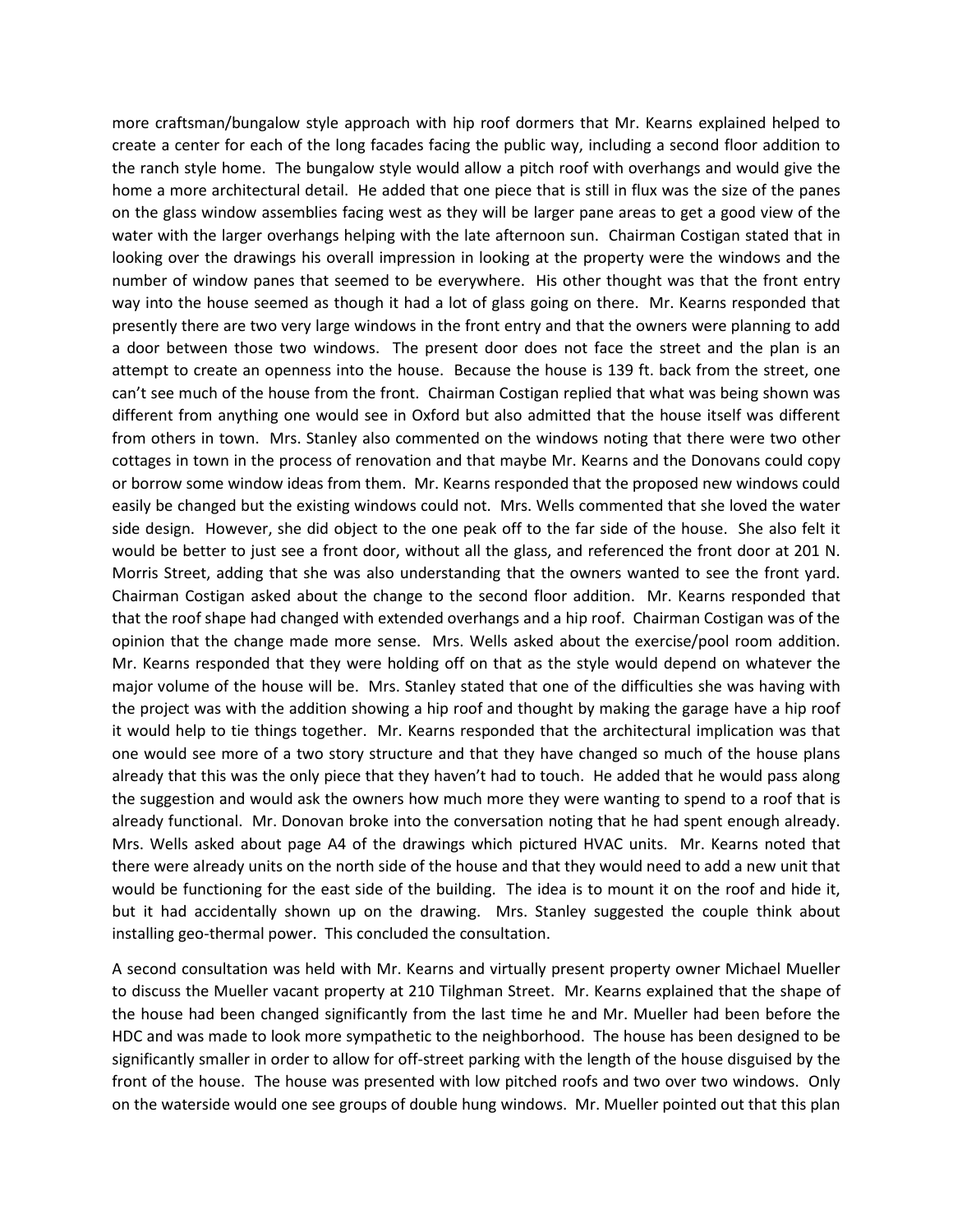was drastically different from his last version and that they had tried to incorporate the feedback of the members from their last HDC meeting. Chairman Costigan asked about a staircase leading to the front door and whether it was freestanding or attached to the house. Mr. Kearns responded it would abut the house and would basically cascade down or rise up with the angle and the width so as to appear not quite as static as a 3' wide staircase. He added that there were many limitations due to the narrowness of the lot and its location within the floodplain. The house was shown as having 3 levels, with the living quarters being on the second and third floors and the first floor housing the garage/storage areas. Mrs. Stanley commented that she liked the windows in the back but was wondering why a bay window had been chosen for the front of the house. Mr. Kearns responded it was because the bottom floor plans were much larger than the floors above. The room in which the bay window would be located was a bedroom and by having the bay window it would give the room an additional 3' of space. Mrs. Wells asked why the front door was not facing the front. Mr. Kearns responded that it was facing the street and that it was just another piece of an angle located within the front of the house. He added that with the scheme shown it allowed for a swimming pool, which has been discussed in the past, in a much more spacious way on the water side. Mrs. Wells asked if the pool would be raised. Mr. Kearns responded that it would. Chairman Costigan stated that the plans presented were an improvement and much more oriented towards the street. He asked if any engineering challenges had been encountered. Mr. Mueller responded that he had had a geotechnical survey done on the lot and no concerns were found. He added that he was also working with Lane Engineering to develop a stormwater management plan. The consultation ended with Chairman Costigan stating that the commission had a favorable view on what was presented at this night's meeting.

There being no further business, the meeting was adjourned.

Respectfully submitted,

Lisa Willoughby

Assistant Clerk